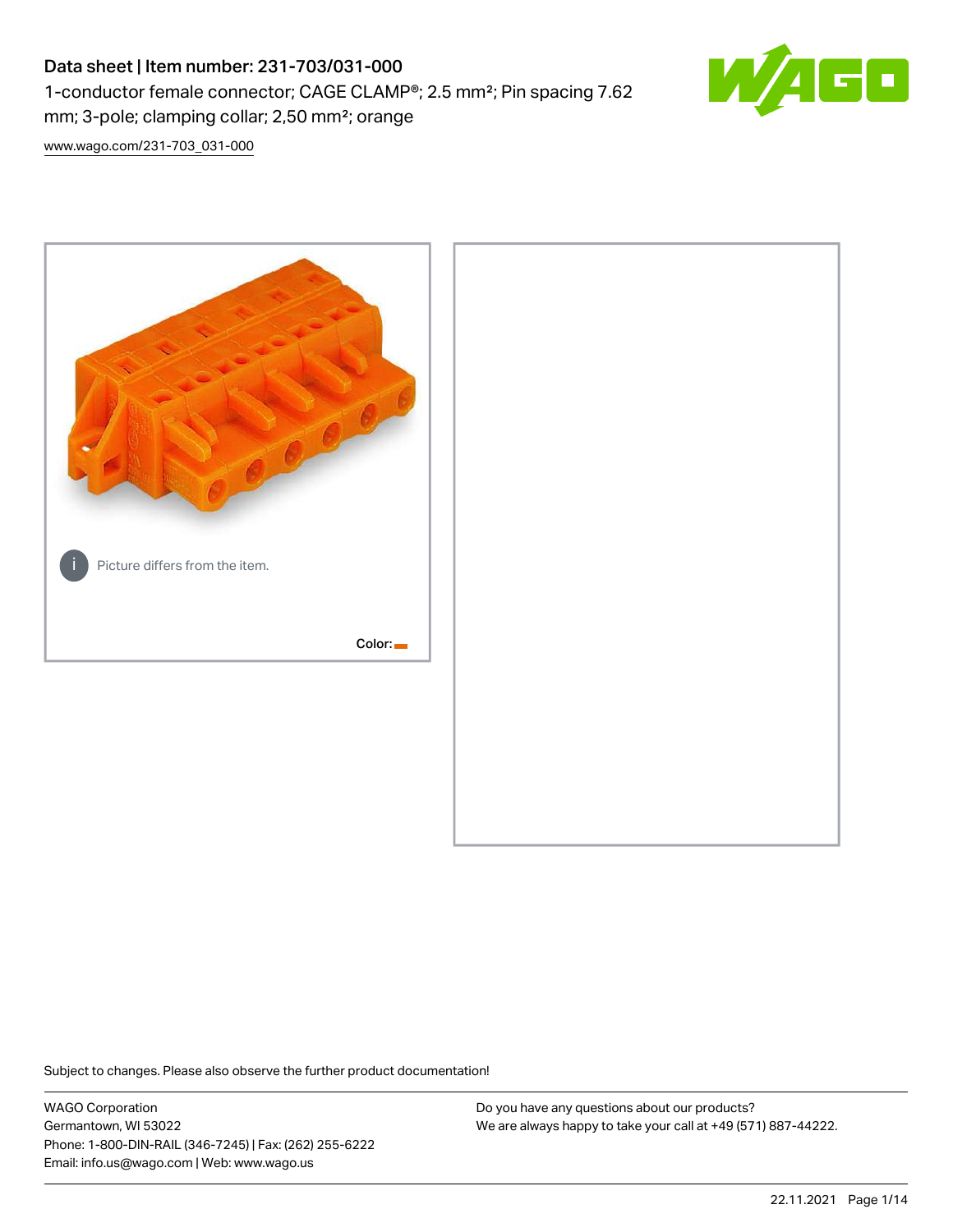



 $L =$  (pole no.  $-1$ ) x pin spacing  $+5.08$  mm

 $L_1 = L + 3$  mm

 $L_2 = L + 8.8$  mm

 $L_3 = L + 14.8$  mm

2- to 3-pole female connectors – one latch only

# Item description

■ Universal connection for all conductor types

Subject to changes. Please also observe the further product documentation!

WAGO Corporation Germantown, WI 53022 Phone: 1-800-DIN-RAIL (346-7245) | Fax: (262) 255-6222 Email: info.us@wago.com | Web: www.wago.us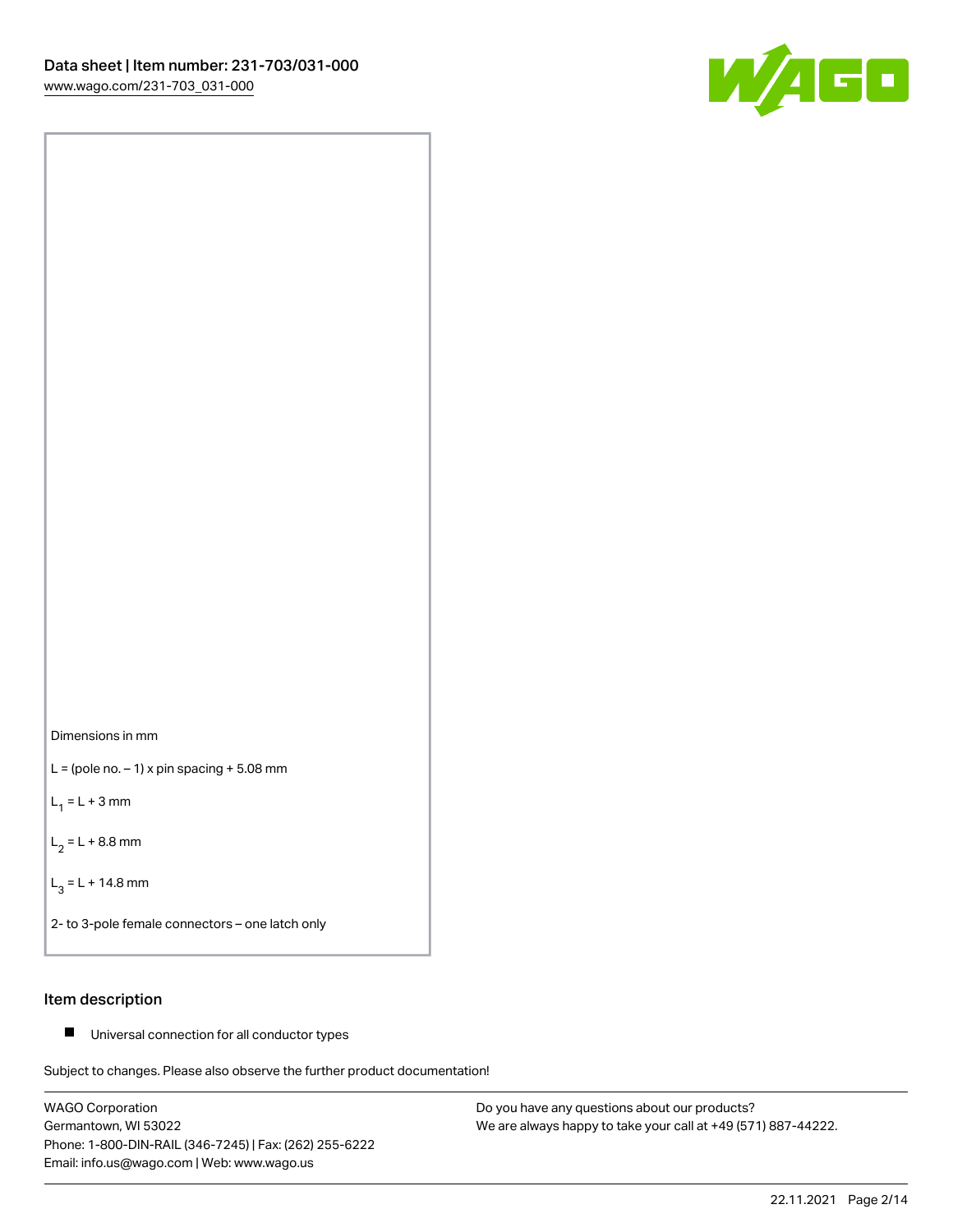

- $\blacksquare$ Easy cable pre-assembly and on-unit wiring via vertical and horizontal CAGE CLAMP<sup>®</sup> actuation
- $\blacksquare$ Integrated test ports
- $\blacksquare$ With coding fingers

# Data

| Safety information 1 | The MCS-MULTI CONNECTION SYSTEM includes connectors<br>without breaking capacity in accordance with DIN EN 61984. When<br>used as intended, these connectors must not be connected<br>/disconnected when live or under load. The circuit design should<br>ensure header pins, which can be touched, are not live when<br>unmated. |
|----------------------|-----------------------------------------------------------------------------------------------------------------------------------------------------------------------------------------------------------------------------------------------------------------------------------------------------------------------------------|
| Variants:            | Gold-plated or partially gold-plated contact surfaces<br>Other versions (or variants) can be requested from WAGO Sales or<br>configured at https://configurator.wago.com/                                                                                                                                                         |

# Electrical data

#### IEC Approvals

| Ratings per                 | IEC/EN 60664-1                                                        |
|-----------------------------|-----------------------------------------------------------------------|
| Rated voltage (III / 3)     | 500 V                                                                 |
| Rated surge voltage (III/3) | 6 <sub>k</sub> V                                                      |
| Rated voltage (III/2)       | 630 V                                                                 |
| Rated surge voltage (III/2) | 6 <sub>k</sub> V                                                      |
| Nominal voltage (II/2)      | 1000V                                                                 |
| Rated surge voltage (II/2)  | 6 <sub>k</sub> V                                                      |
| Rated current               | 16 A                                                                  |
| Legend (ratings)            | $(III / 2)$ $\triangle$ Overvoltage category III / Pollution degree 2 |

# UL Approvals

| Approvals per                  | UL 1059 |
|--------------------------------|---------|
| Rated voltage UL (Use Group B) | 300 V   |
| Rated current UL (Use Group B) | 15 A    |
| Rated voltage UL (Use Group D) | 300 V   |
| Rated current UL (Use Group D) | 10 A    |

| <b>WAGO Corporation</b>                                | Do you have any questions about our products?                 |
|--------------------------------------------------------|---------------------------------------------------------------|
| Germantown, WI 53022                                   | We are always happy to take your call at +49 (571) 887-44222. |
| Phone: 1-800-DIN-RAIL (346-7245)   Fax: (262) 255-6222 |                                                               |
| Email: info.us@wago.com   Web: www.wago.us             |                                                               |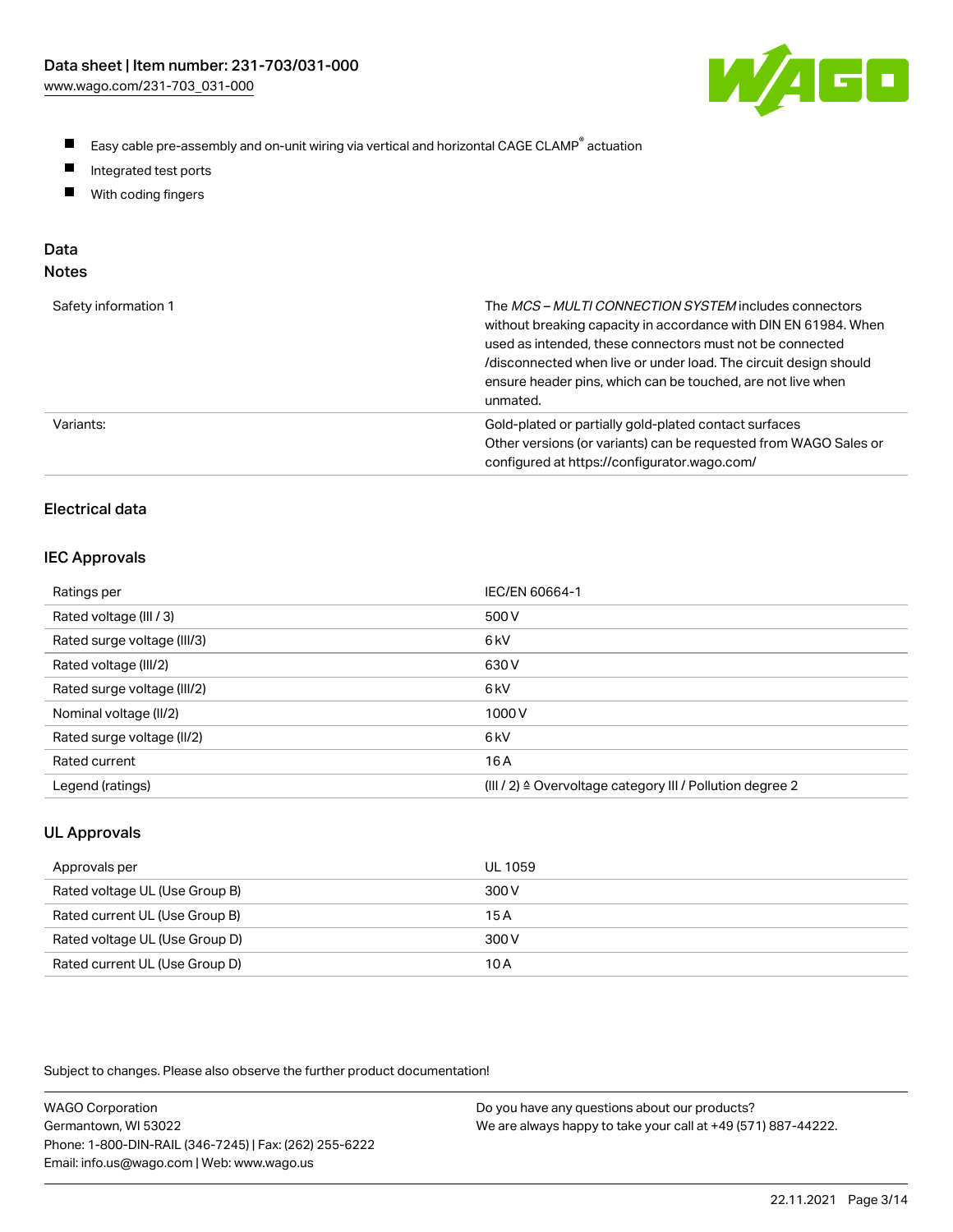

## Ratings per UL

| Rated voltage UL 1977 | 600 V |
|-----------------------|-------|
| Rated current UL 1977 | 1 E   |

#### CSA Approvals

| Approvals per                   | CSA   |
|---------------------------------|-------|
| Rated voltage CSA (Use Group B) | 300 V |
| Rated current CSA (Use Group B) | 15 A  |
| Rated voltage CSA (Use Group D) | 300 V |
| Rated current CSA (Use Group D) | 10 A  |

#### Connection data

| Total number of connection points |  |
|-----------------------------------|--|
| Total number of potentials        |  |
| Number of connection types        |  |
| Number of levels                  |  |

#### Connection 1

| Connection technology                             | CAGE CLAMP <sup>®</sup>                 |
|---------------------------------------------------|-----------------------------------------|
| Actuation type                                    | Operating tool                          |
| Solid conductor                                   | $0.08$ 2.5 mm <sup>2</sup> / 28  12 AWG |
| Fine-stranded conductor                           | $0.082.5$ mm <sup>2</sup> / 28  12 AWG  |
| Fine-stranded conductor; with insulated ferrule   | $0.251.5$ mm <sup>2</sup>               |
| Fine-stranded conductor; with uninsulated ferrule | $0.252.5$ mm <sup>2</sup>               |
| Strip length                                      | 89 mm / 0.31  0.35 inch                 |
| Number of poles                                   | 3                                       |
| Conductor entry direction to mating direction     | 0°                                      |

# Physical data

| Pin spacing | 7.62 mm / 0.3 inch    |
|-------------|-----------------------|
| Width       | 35.12 mm / 1.383 inch |
| Height      | 14.3 mm / 0.563 inch  |
| Depth       | 26.45 mm / 1.041 inch |

Subject to changes. Please also observe the further product documentation!

WAGO Corporation Germantown, WI 53022 Phone: 1-800-DIN-RAIL (346-7245) | Fax: (262) 255-6222 Email: info.us@wago.com | Web: www.wago.us Do you have any questions about our products? We are always happy to take your call at +49 (571) 887-44222.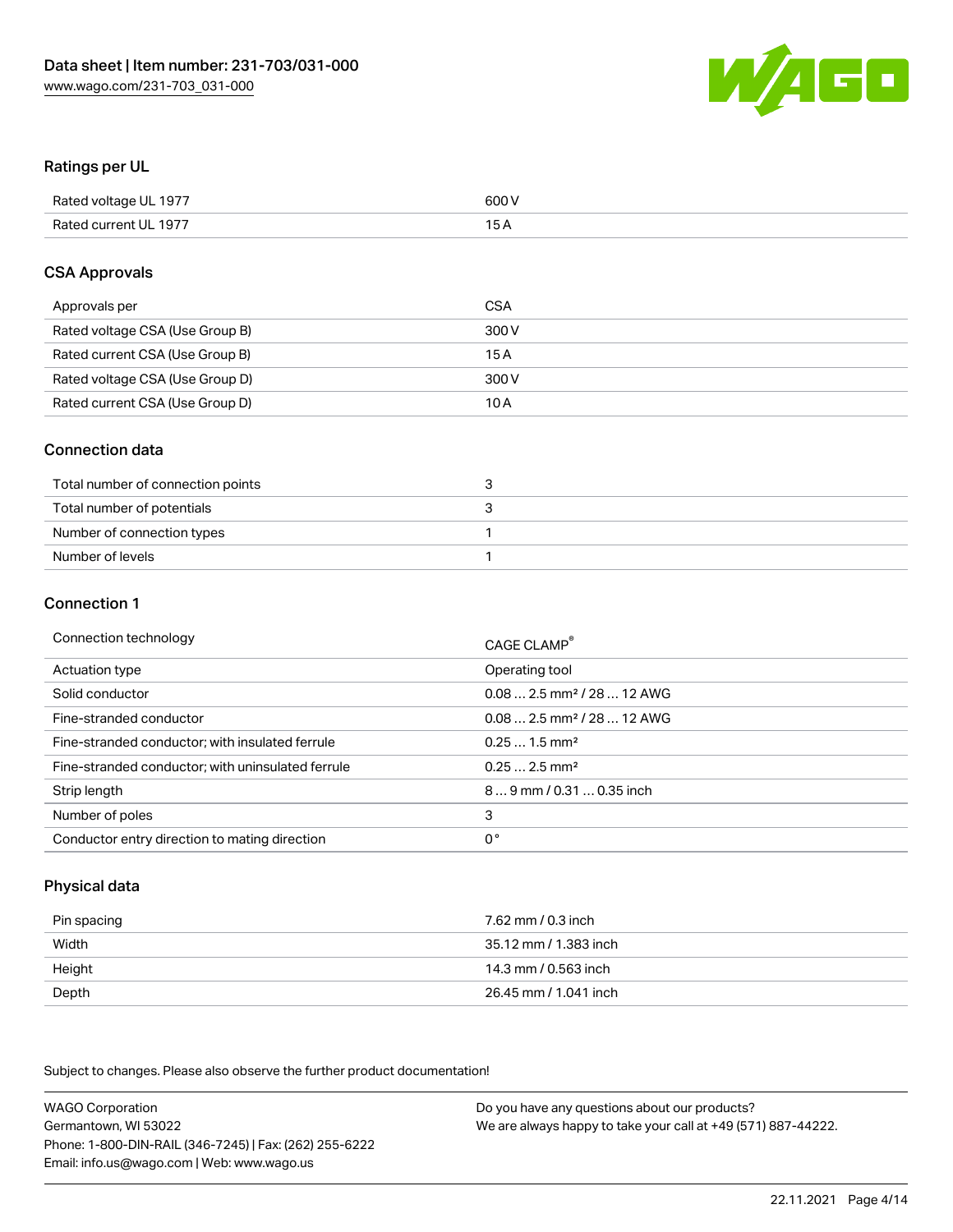

#### Mechanical data

| Mounting type | Mounting flange       |
|---------------|-----------------------|
| Mounting type | Feed-through mounting |
|               | Panel mounting        |

#### Plug-in connection

| Contact type (pluggable connector) | Female connector/socket |
|------------------------------------|-------------------------|
| Connector (connection type)        | for conductor           |
| Mismating protection               | No                      |
| Locking of plug-in connection      | Without                 |

# Material data

| Color                       | orange                            |
|-----------------------------|-----------------------------------|
| Material group              |                                   |
| Insulation material         | Polyamide (PA66)                  |
| Flammability class per UL94 | V <sub>0</sub>                    |
| Clamping spring material    | Chrome nickel spring steel (CrNi) |
| Contact material            | Copper alloy                      |
| Contact plating             | tin-plated                        |
| Fire load                   | 0.124MJ                           |
| Weight                      | 7g                                |
|                             |                                   |

## Environmental requirements

| Limit temperature range | −60 … +85 °Ր |
|-------------------------|--------------|
|                         |              |

# Commercial data

| Product Group         | 3 (Multi Conn. System) |
|-----------------------|------------------------|
| PU (SPU)              | 50 Stück               |
| Packaging type        | box                    |
| Country of origin     | <b>DE</b>              |
| <b>GTIN</b>           | 4044918376464          |
| Customs tariff number | 8536694040             |

## Approvals / Certificates

#### Country specific Approvals

| <b>WAGO Corporation</b>                                | Do you have any questions about our products?                 |
|--------------------------------------------------------|---------------------------------------------------------------|
| Germantown, WI 53022                                   | We are always happy to take your call at +49 (571) 887-44222. |
| Phone: 1-800-DIN-RAIL (346-7245)   Fax: (262) 255-6222 |                                                               |
| Email: info.us@wago.com   Web: www.wago.us             |                                                               |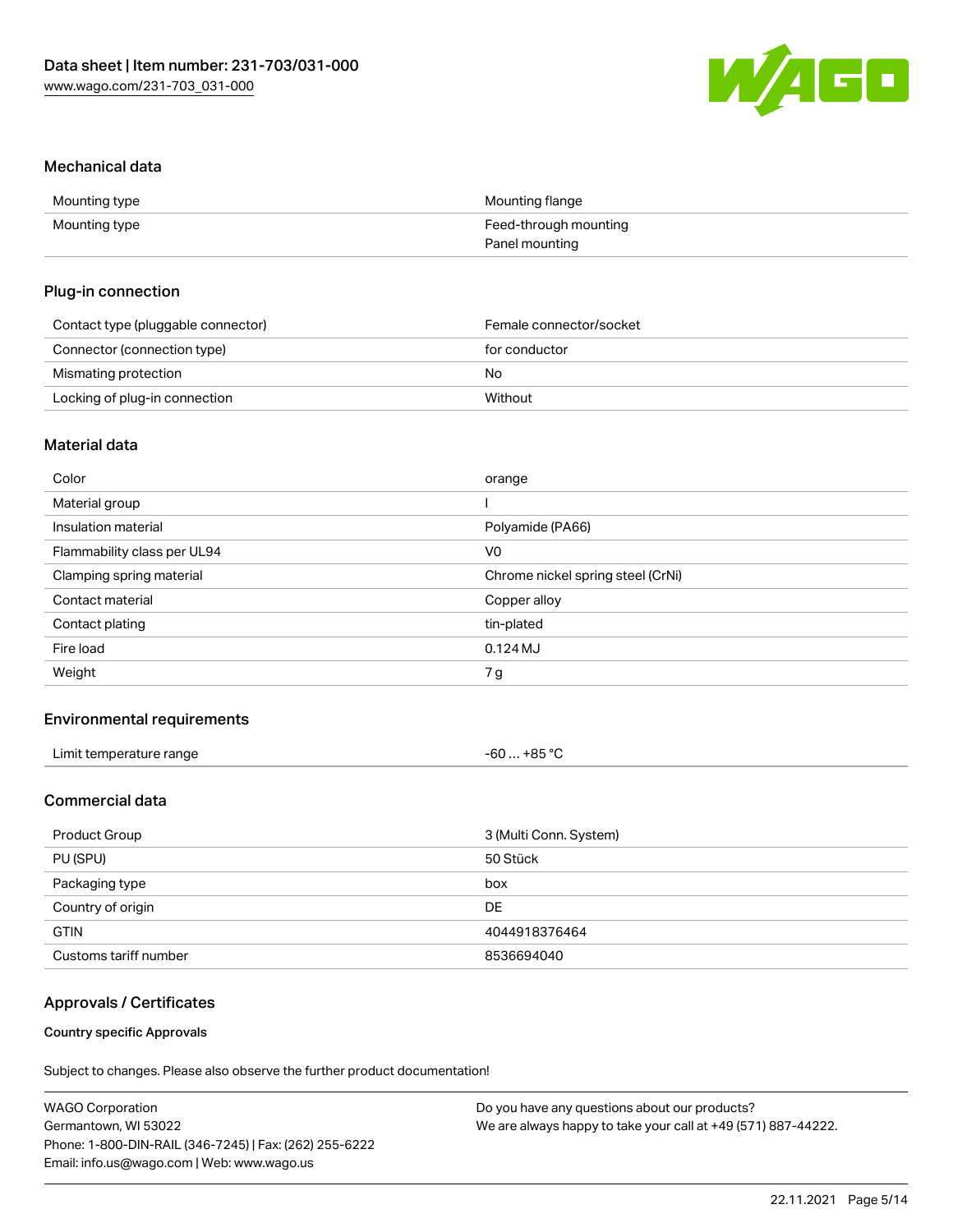[www.wago.com/231-703\\_031-000](http://www.wago.com/231-703_031-000)



| Logo | Approval                               | <b>Additional Approval Text</b> | Certificate<br>name |
|------|----------------------------------------|---------------------------------|---------------------|
|      | CВ<br>DEKRA Certification B.V.         | IEC 61984                       | NL-39756            |
|      | <b>CSA</b><br>DEKRA Certification B.V. | C <sub>22.2</sub>               | 1466354             |

#### Ship Approvals

|                          |                             |                                 | Certificate |
|--------------------------|-----------------------------|---------------------------------|-------------|
| Logo                     | Approval                    | <b>Additional Approval Text</b> | name        |
| ABS.                     | <b>ABS</b>                  | $\overline{\phantom{0}}$        | $19-$       |
|                          | American Bureau of Shipping |                                 | HG1869876-  |
|                          |                             |                                 | <b>PDA</b>  |
|                          |                             |                                 |             |
|                          | BV                          | <b>IEC 60998</b>                | 11915/D0    |
|                          | Bureau Veritas S.A.         |                                 | BV          |
|                          |                             |                                 |             |
| <b>BUREAU</b><br>VERITAS |                             |                                 |             |

#### UL-Approvals

| Logo                  | Approval                                    | <b>Additional Approval Text</b> | Certificate<br>name |
|-----------------------|---------------------------------------------|---------------------------------|---------------------|
| 8                     | <b>UR</b><br>Underwriters Laboratories Inc. | <b>UL 1977</b>                  | E45171              |
| $\boldsymbol{\theta}$ | <b>UR</b><br>Underwriters Laboratories Inc. | <b>UL 1059</b>                  | E45172              |

# **Counterpart**

| Item no.731-633<br>1-conductor male connector; CAGE CLAMP <sup>®</sup> ; 2.5 mm <sup>2</sup> ; Pin spacing 7.62 mm; 3-pole; 2,50 mm <sup>2</sup> ;<br>orange | www.wago.com/731-633             |
|--------------------------------------------------------------------------------------------------------------------------------------------------------------|----------------------------------|
| Item no.231-733/001-000<br>THT male header; 1.0 x 1.0 mm solder pin; straight; Pin spacing 7.62 mm; 3-pole; orange                                           | www.wago.com/231-733/001-<br>000 |

| <b>WAGO Corporation</b>                                | Do you have any questions about our products?                 |
|--------------------------------------------------------|---------------------------------------------------------------|
| Germantown, WI 53022                                   | We are always happy to take your call at +49 (571) 887-44222. |
| Phone: 1-800-DIN-RAIL (346-7245)   Fax: (262) 255-6222 |                                                               |
| Email: info.us@wago.com   Web: www.wago.us             |                                                               |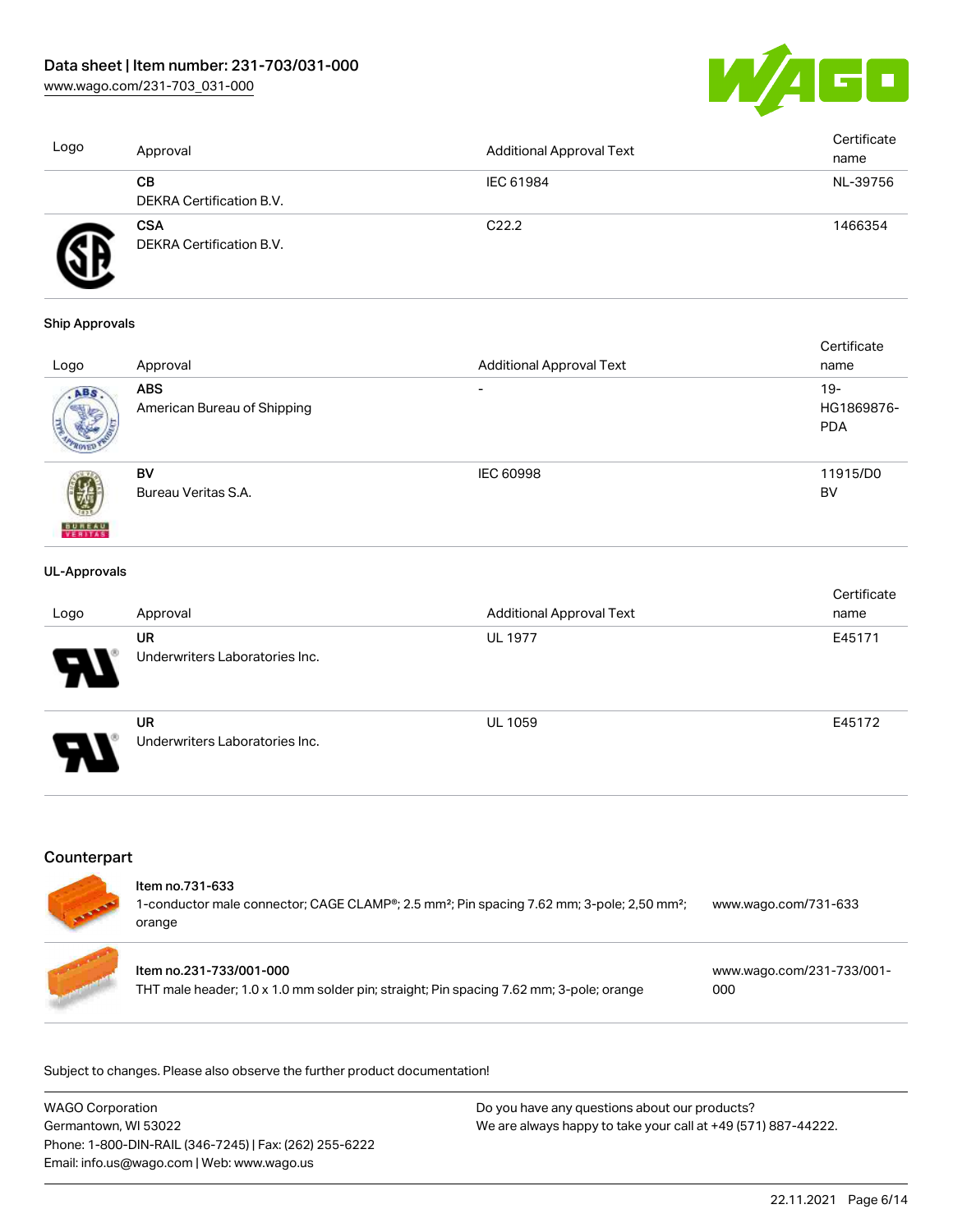

[www.wago.com/231-933/001-](https://www.wago.com/231-933/001-000) [000](https://www.wago.com/231-933/001-000)

#### Item no.231-933/001-000

THT male header; 1.0 x 1.0 mm solder pin; angled; Pin spacing 7.62 mm; 3-pole; orange

# Optional accessories

| <b>Tools</b>          |                                                                                             |                      |
|-----------------------|---------------------------------------------------------------------------------------------|----------------------|
| Operating tool        |                                                                                             |                      |
|                       | Item no.: 231-159                                                                           |                      |
|                       | Operating tool; natural                                                                     | www.wago.com/231-159 |
|                       | Item no.: 231-231                                                                           |                      |
|                       | Combination operating tool; red                                                             | www.wago.com/231-231 |
|                       | Item no.: 210-657                                                                           |                      |
|                       | Operating tool; Blade: 3.5 x 0.5 mm; with a partially insulated shaft; short; multicoloured | www.wago.com/210-657 |
|                       | Item no.: 210-720                                                                           |                      |
|                       | Operating tool; Blade: 3.5 x 0.5 mm; with a partially insulated shaft; multicoloured        | www.wago.com/210-720 |
|                       | Item no.: 231-131                                                                           |                      |
|                       | Operating tool; made of insulating material; 1-way; loose; white                            | www.wago.com/231-131 |
|                       |                                                                                             |                      |
|                       | Item no.: 231-291                                                                           |                      |
|                       | Operating tool; made of insulating material; 1-way; loose; red                              | www.wago.com/231-291 |
|                       |                                                                                             |                      |
| Strain relief         |                                                                                             |                      |
| Strain relief housing |                                                                                             |                      |
|                       | Item no.: 232-683                                                                           |                      |
|                       | Strain relief housing; orange                                                               | www.wago.com/232-683 |
| Mounting              |                                                                                             |                      |
| Mounting accessories  |                                                                                             |                      |
|                       | Item no.: 209-147                                                                           |                      |
|                       | Self-tapping screw                                                                          | www.wago.com/209-147 |
|                       | Item no.: 231-194                                                                           |                      |
|                       | Self-tapping screw; B 2.2x13, fixing hole 1.8 mm Ø                                          | www.wago.com/231-194 |
|                       | Item no.: 231-195                                                                           |                      |
|                       | Screw with nut; M2x12; for fixing element                                                   | www.wago.com/231-195 |
|                       | Item no.: 231-295                                                                           |                      |
|                       | Screw with nut                                                                              | www.wago.com/231-295 |
| <b>Ferrules</b>       |                                                                                             |                      |
| Ferrule               |                                                                                             |                      |
|                       |                                                                                             |                      |

| WAGO Corporation                                       | Do you have any questions about our products?                 |
|--------------------------------------------------------|---------------------------------------------------------------|
| Germantown, WI 53022                                   | We are always happy to take your call at +49 (571) 887-44222. |
| Phone: 1-800-DIN-RAIL (346-7245)   Fax: (262) 255-6222 |                                                               |
| Email: info.us@wago.com   Web: www.wago.us             |                                                               |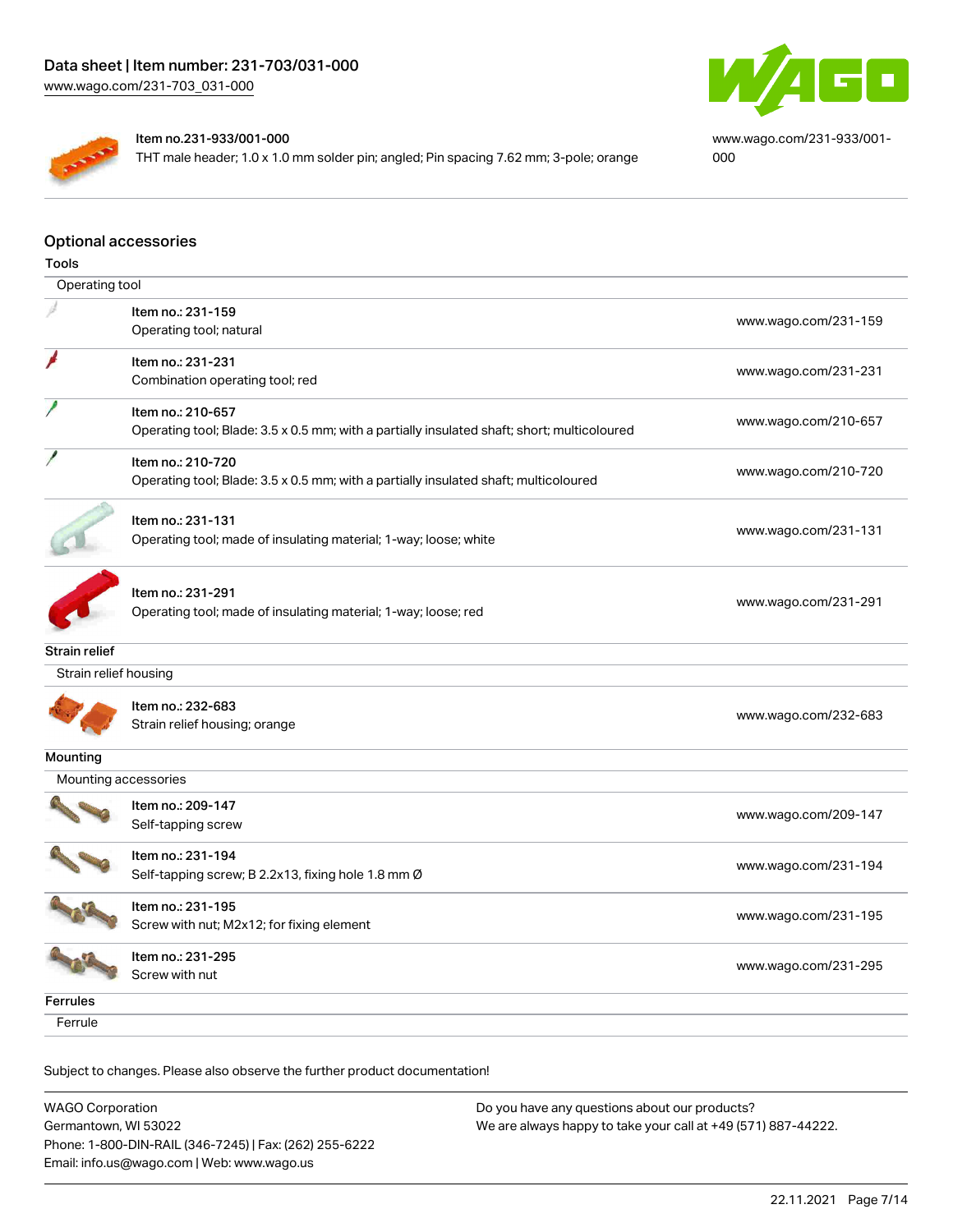# Data sheet | Item number: 231-703/031-000

[www.wago.com/231-703\\_031-000](http://www.wago.com/231-703_031-000)



|    | Item no.: 216-101<br>Ferrule; Sleeve for 0.5 mm <sup>2</sup> / AWG 22; uninsulated; electro-tin plated; silver-colored                                                             | www.wago.com/216-101 |
|----|------------------------------------------------------------------------------------------------------------------------------------------------------------------------------------|----------------------|
|    | Item no.: 216-104<br>Ferrule; Sleeve for 1.5 mm <sup>2</sup> / AWG 16; uninsulated; electro-tin plated; silver-colored                                                             | www.wago.com/216-104 |
|    | Item no.: 216-106<br>Ferrule; Sleeve for 2.5 mm <sup>2</sup> / AWG 14; uninsulated; electro-tin plated; silver-colored                                                             | www.wago.com/216-106 |
|    | Item no.: 216-102<br>Ferrule; Sleeve for 0.75 mm <sup>2</sup> / AWG 20; uninsulated; electro-tin plated; silver-colored                                                            | www.wago.com/216-102 |
|    | Item no.: 216-103<br>Ferrule; Sleeve for 1 mm <sup>2</sup> / AWG 18; uninsulated; electro-tin plated                                                                               | www.wago.com/216-103 |
|    | Item no.: 216-123<br>Ferrule; Sleeve for 1 mm <sup>2</sup> / AWG 18; uninsulated; electro-tin plated; silver-colored                                                               | www.wago.com/216-123 |
|    | Item no.: 216-122<br>Ferrule; Sleeve for 0.75 mm <sup>2</sup> / AWG 20; uninsulated; electro-tin plated; silver-colored                                                            | www.wago.com/216-122 |
| I. | Item no.: 216-124<br>Ferrule; Sleeve for 1.5 mm <sup>2</sup> / AWG 16; uninsulated; electro-tin plated                                                                             | www.wago.com/216-124 |
|    | Item no.: 216-142<br>Ferrule; Sleeve for 0.75 mm <sup>2</sup> / 18 AWG; uninsulated; electro-tin plated; electrolytic copper; gastight<br>crimped; acc. to DIN 46228, Part 1/08.92 | www.wago.com/216-142 |
|    | Item no.: 216-132<br>Ferrule; Sleeve for 0.34 mm <sup>2</sup> / AWG 24; uninsulated; electro-tin plated                                                                            | www.wago.com/216-132 |
|    | Item no.: 216-121<br>Ferrule; Sleeve for 0.5 mm <sup>2</sup> / AWG 22; uninsulated; electro-tin plated; silver-colored                                                             | www.wago.com/216-121 |
|    | Item no.: 216-143<br>Ferrule; Sleeve for 1 mm <sup>2</sup> / AWG 18; uninsulated; electro-tin plated; electrolytic copper; gastight<br>crimped; acc. to DIN 46228, Part 1/08.92    | www.wago.com/216-143 |
|    | Item no.: 216-131<br>Ferrule; Sleeve for 0.25 mm <sup>2</sup> / AWG 24; uninsulated; electro-tin plated; silver-colored                                                            | www.wago.com/216-131 |
|    | Item no.: 216-141<br>Ferrule; Sleeve for 0.5 mm <sup>2</sup> / 20 AWG; uninsulated; electro-tin plated; electrolytic copper; gastight<br>crimped; acc. to DIN 46228, Part 1/08.92  | www.wago.com/216-141 |
| A. | Item no.: 216-152<br>Ferrule; Sleeve for 0.34 mm <sup>2</sup> / AWG 24; uninsulated; electro-tin plated                                                                            | www.wago.com/216-152 |
|    | Item no.: 216-203<br>Ferrule; Sleeve for 1 mm <sup>2</sup> / AWG 18; insulated; electro-tin plated; red                                                                            | www.wago.com/216-203 |
|    | Item no.: 216-202<br>Ferrule; Sleeve for 0.75 mm <sup>2</sup> / 18 AWG; insulated; electro-tin plated; gray                                                                        | www.wago.com/216-202 |
|    | Item no.: 216-151<br>Ferrule; Sleeve for 0.25 mm <sup>2</sup> / AWG 24; uninsulated; electro-tin plated                                                                            | www.wago.com/216-151 |

WAGO Corporation Germantown, WI 53022 Phone: 1-800-DIN-RAIL (346-7245) | Fax: (262) 255-6222 Email: info.us@wago.com | Web: www.wago.us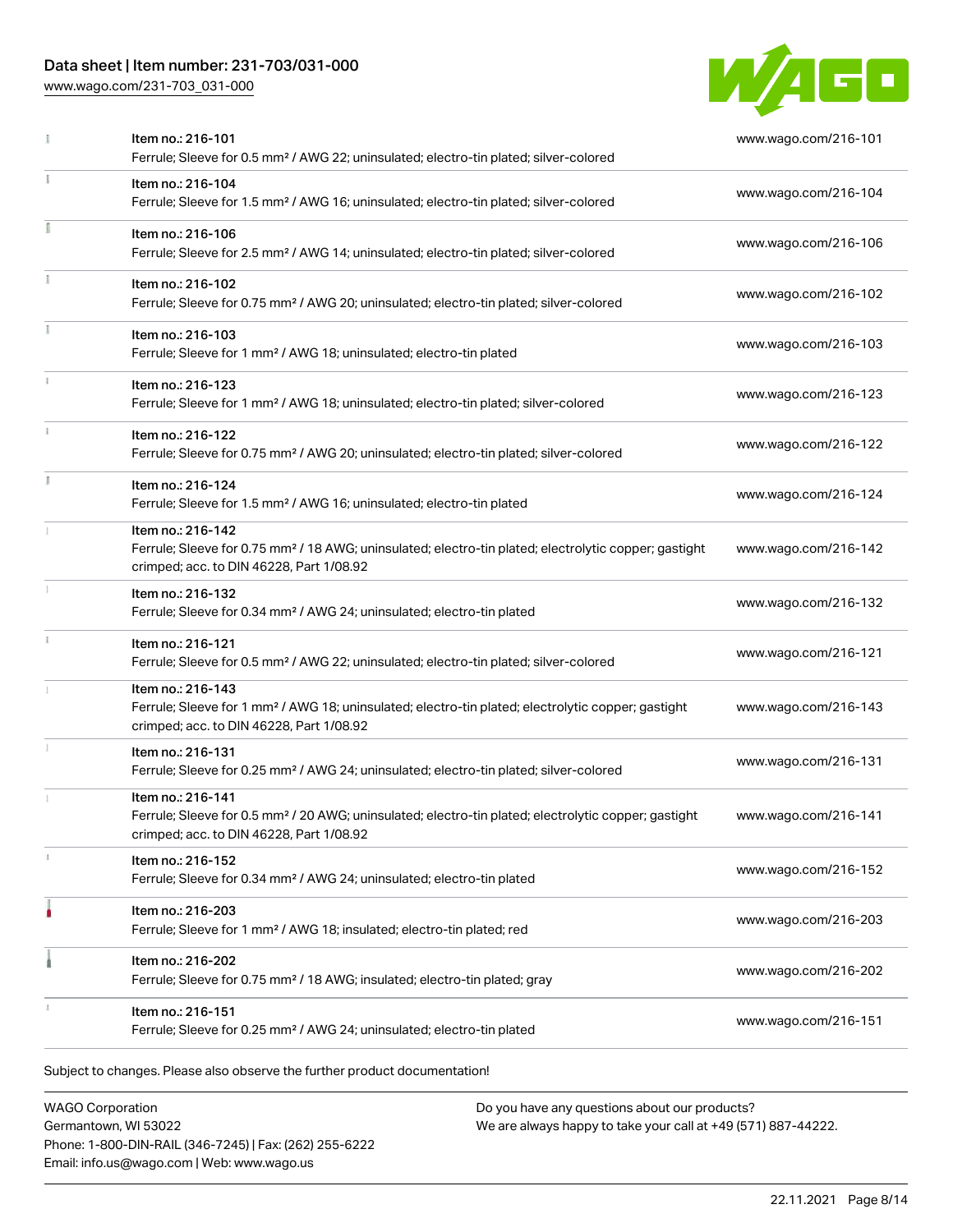# Data sheet | Item number: 231-703/031-000

[www.wago.com/231-703\\_031-000](http://www.wago.com/231-703_031-000)



| Item no.: 216-204<br>Ferrule; Sleeve for 1.5 mm <sup>2</sup> / AWG 16; insulated; electro-tin plated; black                                                                                             | www.wago.com/216-204 |
|---------------------------------------------------------------------------------------------------------------------------------------------------------------------------------------------------------|----------------------|
| Item no.: 216-144<br>Ferrule; Sleeve for 1.5 mm <sup>2</sup> / AWG 16; uninsulated; electro-tin plated; electrolytic copper; gastight<br>crimped; acc. to DIN 46228, Part 1/08.92; silver-colored       | www.wago.com/216-144 |
| Item no.: 216-201<br>Ferrule; Sleeve for 0.5 mm <sup>2</sup> / 20 AWG; insulated; electro-tin plated; white                                                                                             | www.wago.com/216-201 |
| Item no.: 216-223<br>Ferrule; Sleeve for 1 mm <sup>2</sup> / AWG 18; insulated; electro-tin plated; red                                                                                                 | www.wago.com/216-223 |
| Item no.: 216-241<br>Ferrule; Sleeve for 0.5 mm <sup>2</sup> / 20 AWG; insulated; electro-tin plated; electrolytic copper; gastight<br>crimped; acc. to DIN 46228, Part 4/09.90; white                  | www.wago.com/216-241 |
| Item no.: 216-242<br>Ferrule; Sleeve for 0.75 mm <sup>2</sup> / 18 AWG; insulated; electro-tin plated; electrolytic copper; gastight<br>crimped; acc. to DIN 46228, Part 4/09.90; gray                  | www.wago.com/216-242 |
| Item no.: 216-222<br>Ferrule; Sleeve for 0.75 mm <sup>2</sup> / 18 AWG; insulated; electro-tin plated; gray                                                                                             | www.wago.com/216-222 |
| Item no.: 216-221<br>Ferrule; Sleeve for 0.5 mm <sup>2</sup> / 20 AWG; insulated; electro-tin plated; white                                                                                             | www.wago.com/216-221 |
| Item no.: 216-224<br>Ferrule; Sleeve for 1.5 mm <sup>2</sup> / AWG 16; insulated; electro-tin plated; black                                                                                             | www.wago.com/216-224 |
| Item no.: 216-243<br>Ferrule; Sleeve for 1 mm <sup>2</sup> / AWG 18; insulated; electro-tin plated; electrolytic copper; gastight crimped; www.wago.com/216-243<br>acc. to DIN 46228, Part 4/09.90; red |                      |
| Item no.: 216-244<br>Ferrule; Sleeve for 1.5 mm <sup>2</sup> / AWG 16; insulated; electro-tin plated; electrolytic copper; gastight<br>crimped; acc. to DIN 46228, Part 4/09.90; black                  | www.wago.com/216-244 |
| Item no.: 216-263<br>Ferrule; Sleeve for 1 mm <sup>2</sup> / AWG 18; insulated; electro-tin plated; electrolytic copper; gastight crimped; www.wago.com/216-263<br>acc. to DIN 46228, Part 4/09.90; red |                      |
| Item no.: 216-264<br>Ferrule; Sleeve for 1.5 mm <sup>2</sup> / AWG 16; insulated; electro-tin plated; electrolytic copper; gastight<br>crimped; acc. to DIN 46228, Part 4/09.90; black                  | www.wago.com/216-264 |
| Item no.: 216-284<br>Ferrule; Sleeve for 1.5 mm <sup>2</sup> / AWG 16; insulated; electro-tin plated; electrolytic copper; gastight<br>crimped; acc. to DIN 46228, Part 4/09.90; black                  | www.wago.com/216-284 |
| Item no.: 216-262<br>Ferrule; Sleeve for 0.75 mm <sup>2</sup> / 18 AWG; insulated; electro-tin plated; electrolytic copper; gastight<br>crimped; acc. to DIN 46228, Part 4/09.90; gray                  | www.wago.com/216-262 |
| Item no.: 216-301<br>Ferrule; Sleeve for 0.25 mm <sup>2</sup> / AWG 24; insulated; electro-tin plated; yellow                                                                                           | www.wago.com/216-301 |
| Item no.: 216-321<br>Ferrule; Sleeve for 0.25 mm <sup>2</sup> / AWG 24; insulated; electro-tin plated; yellow                                                                                           | www.wago.com/216-321 |
|                                                                                                                                                                                                         |                      |

WAGO Corporation Germantown, WI 53022 Phone: 1-800-DIN-RAIL (346-7245) | Fax: (262) 255-6222 Email: info.us@wago.com | Web: www.wago.us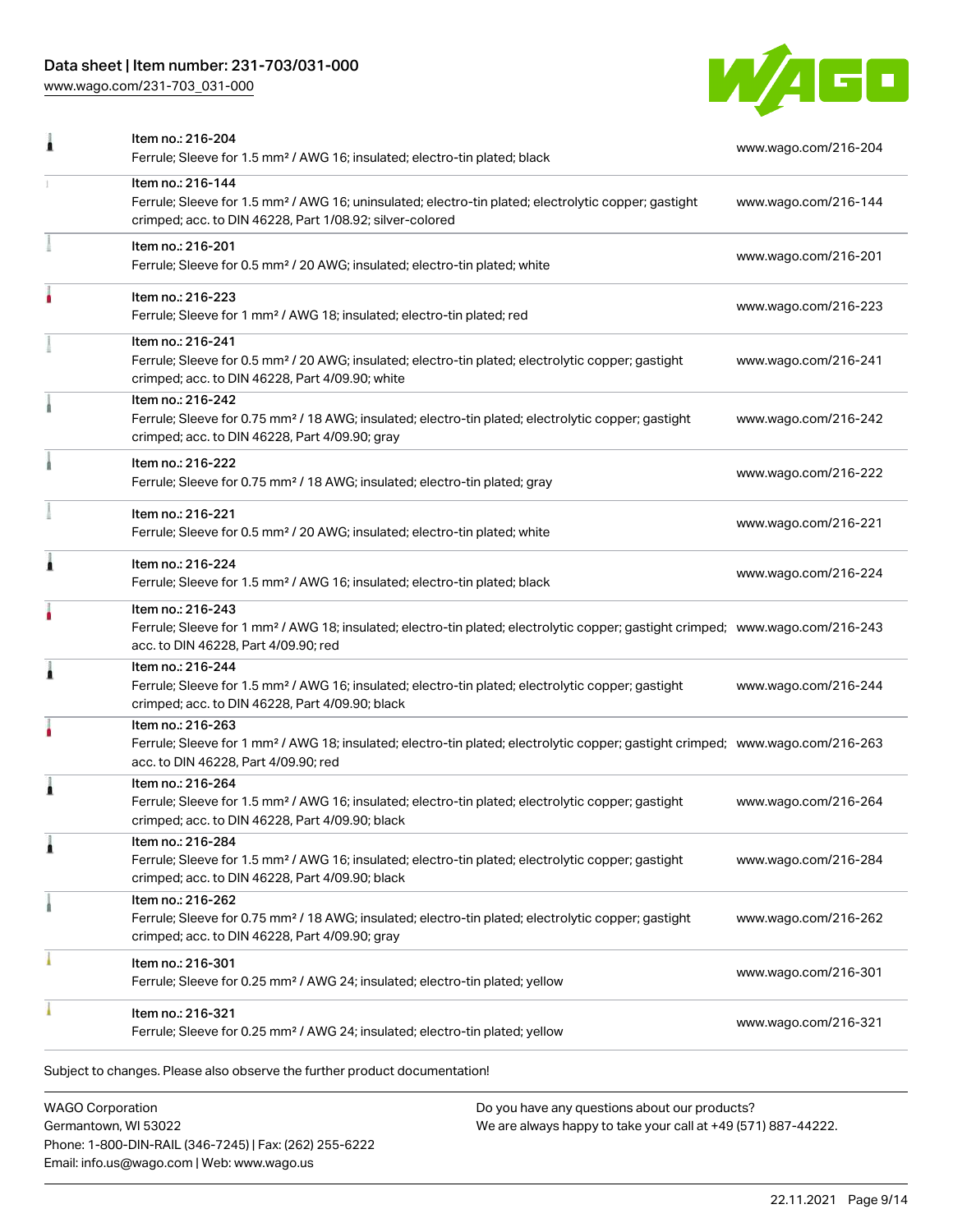[www.wago.com/231-703\\_031-000](http://www.wago.com/231-703_031-000)



|                            | Item no.: 216-322<br>Ferrule; Sleeve for 0.34 mm <sup>2</sup> / 22 AWG; insulated; electro-tin plated; green                                                                                   | www.wago.com/216-322             |
|----------------------------|------------------------------------------------------------------------------------------------------------------------------------------------------------------------------------------------|----------------------------------|
|                            | Item no.: 216-302<br>Ferrule; Sleeve for 0.34 mm <sup>2</sup> / 22 AWG; insulated; electro-tin plated; light turquoise                                                                         | www.wago.com/216-302             |
| Insulations stops          |                                                                                                                                                                                                |                                  |
| Insulation stop            |                                                                                                                                                                                                |                                  |
|                            | Item no.: 231-673<br>Insulation stop; 0.08-0.2 mm <sup>2</sup> / 0.2 mm <sup>2</sup> "s"; white                                                                                                | www.wago.com/231-673             |
|                            | Item no.: 231-674<br>Insulation stop; 0.25 - 0.5 mm <sup>2</sup> ; light gray                                                                                                                  | www.wago.com/231-674             |
| CELL                       | Item no.: 231-675<br>Insulation stop; 0.75 - 1 mm <sup>2</sup> ; dark gray                                                                                                                     | www.wago.com/231-675             |
| Marking accessories        |                                                                                                                                                                                                |                                  |
| Marking strip              |                                                                                                                                                                                                |                                  |
|                            | Item no.: 210-331/762-202<br>Marking strips; as a DIN A4 sheet; MARKED; 1-16 (100x); Height of marker strip: 2.3 mm/0.091 in; Strip<br>length 182 mm; Horizontal marking; Self-adhesive; white | www.wago.com/210-331<br>/762-202 |
|                            | Item no.: 210-332/762-020<br>Marking strips; as a DIN A4 sheet; MARKED; 1-20 (80x); Height of marker strip: 3 mm; Strip length 182<br>mm; Horizontal marking; Self-adhesive; white             | www.wago.com/210-332<br>/762-020 |
| <b>Testing accessories</b> |                                                                                                                                                                                                |                                  |
| Testing accessories        |                                                                                                                                                                                                |                                  |
|                            | Item no.: 210-136<br>Test plug; 2 mm Ø; with 500 mm cable                                                                                                                                      | www.wago.com/210-136             |
|                            | Item no.: 231-662<br>Test plugs for female connectors; for 7.5 mm and 7.62 mm pin spacing; 2,50 mm <sup>2</sup> ; light gray                                                                   | www.wago.com/231-662             |
| Cover                      |                                                                                                                                                                                                |                                  |
| Cover                      |                                                                                                                                                                                                |                                  |
|                            | Item no.: 231-669<br>Lockout caps; for covering unused clamping units; orange                                                                                                                  | www.wago.com/231-669             |

Subject to changes. Please also observe the further product documentation!

WAGO Corporation Germantown, WI 53022 Phone: 1-800-DIN-RAIL (346-7245) | Fax: (262) 255-6222 Email: info.us@wago.com | Web: www.wago.us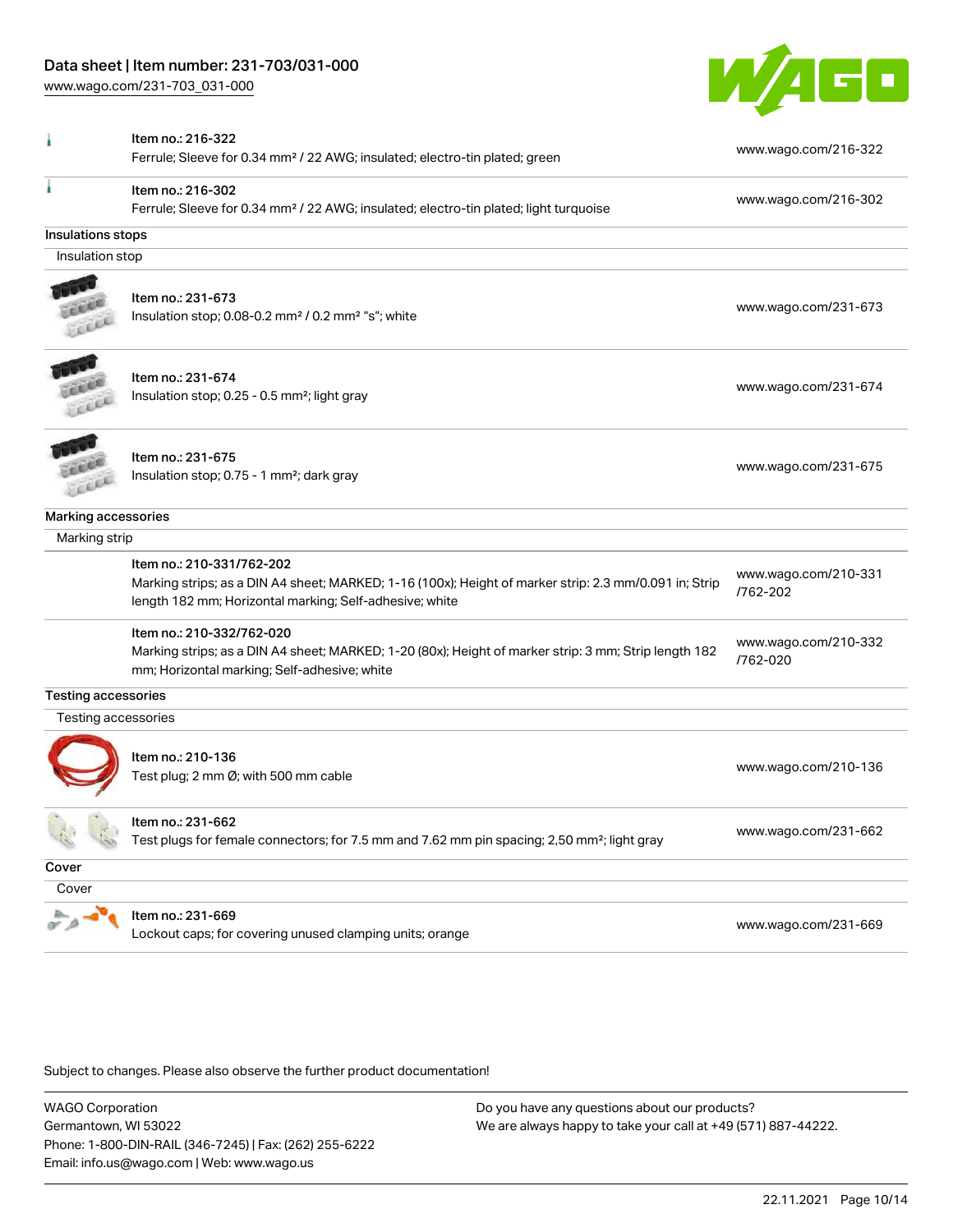

# Downloads Documentation

| <b>Additional Information</b>                                                                                                                    |            |               |          |
|--------------------------------------------------------------------------------------------------------------------------------------------------|------------|---------------|----------|
| Technical explanations                                                                                                                           | 2019 Apr 3 | pdf<br>2.0 MB | Download |
|                                                                                                                                                  |            |               |          |
| <b>CAD files</b>                                                                                                                                 |            |               |          |
| CAD data                                                                                                                                         |            |               |          |
| 2D/3D Models 231-703/031-000                                                                                                                     |            | <b>URL</b>    | Download |
| <b>CAE</b> data                                                                                                                                  |            |               |          |
| EPLAN Data Portal 231-703/031-000                                                                                                                |            | <b>URL</b>    | Download |
| ZUKEN Portal 231-703/031-000                                                                                                                     |            | URL           | Download |
| EPLAN Data Portal 231-703/031-000                                                                                                                |            | URL           | Download |
| <b>Environmental Product Compliance</b>                                                                                                          |            |               |          |
| <b>Compliance Search</b>                                                                                                                         |            |               |          |
| Environmental Product Compliance 231-703/031-000                                                                                                 |            | URL           | Download |
| 1-conductor female connector; CAGE CLAMP®; 2.5 mm <sup>2</sup> ; Pin spacing 7.62 mm; 3-<br>pole; clamping collar; 2,50 mm <sup>2</sup> ; orange |            |               |          |

# Installation Notes

Subject to changes. Please also observe the further product documentation!

WAGO Corporation Germantown, WI 53022 Phone: 1-800-DIN-RAIL (346-7245) | Fax: (262) 255-6222 Email: info.us@wago.com | Web: www.wago.us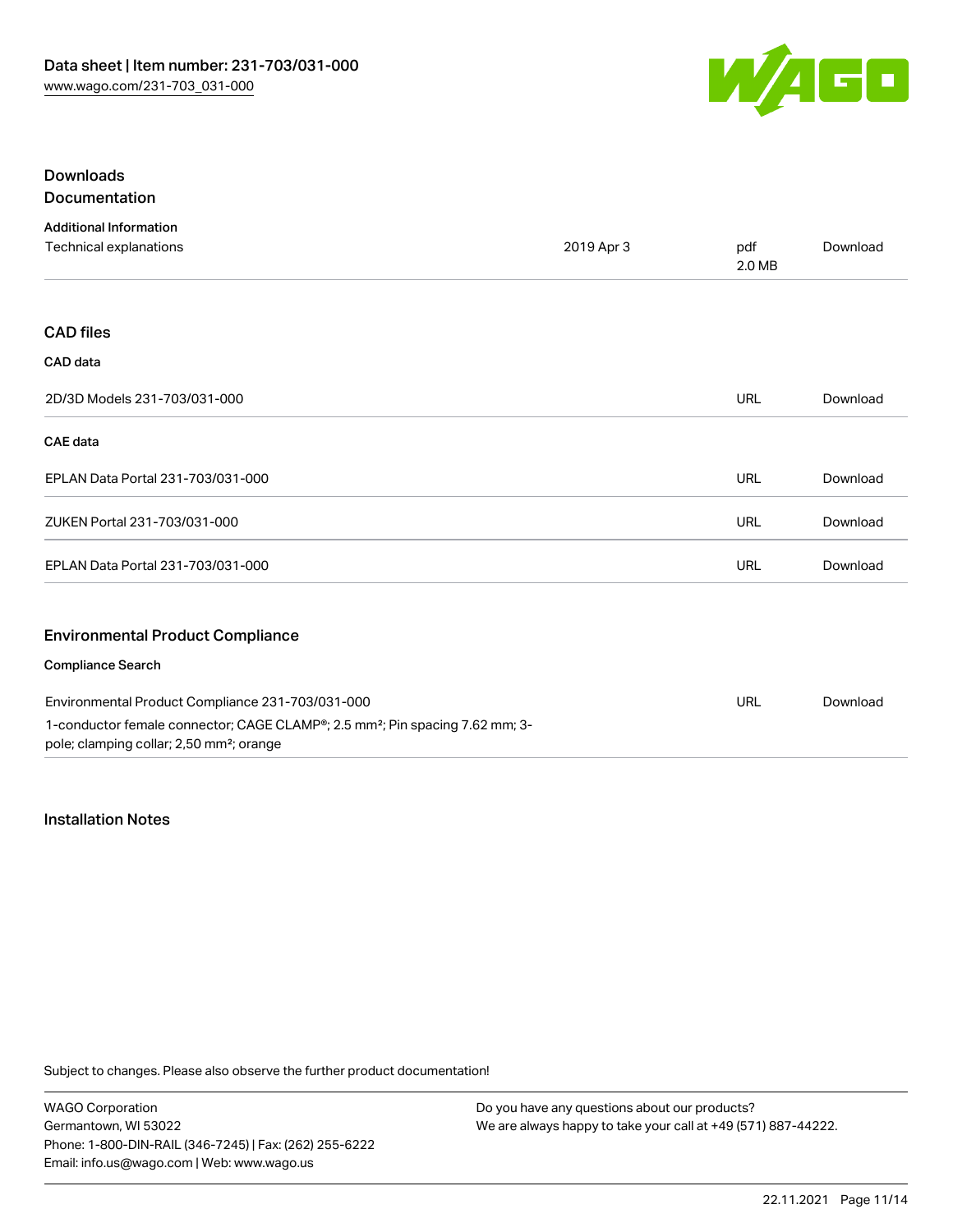



Inserting a conductor via 3.5 mm screwdriver – CAGE CLAMP® actuation parallel to conductor entry.



Inserting a conductor via 3.5 mm screwdriver – CAGE CLAMP® actuation perpendicular to conductor entry.



Inserting a conductor into CAGE CLAMP® unit via operating lever (231-291).



Inserting a conductor via operating tool.



Coding a female connector by removing coding finger(s).

Subject to changes. Please also observe the further product documentation!

WAGO Corporation Germantown, WI 53022 Phone: 1-800-DIN-RAIL (346-7245) | Fax: (262) 255-6222 Email: info.us@wago.com | Web: www.wago.us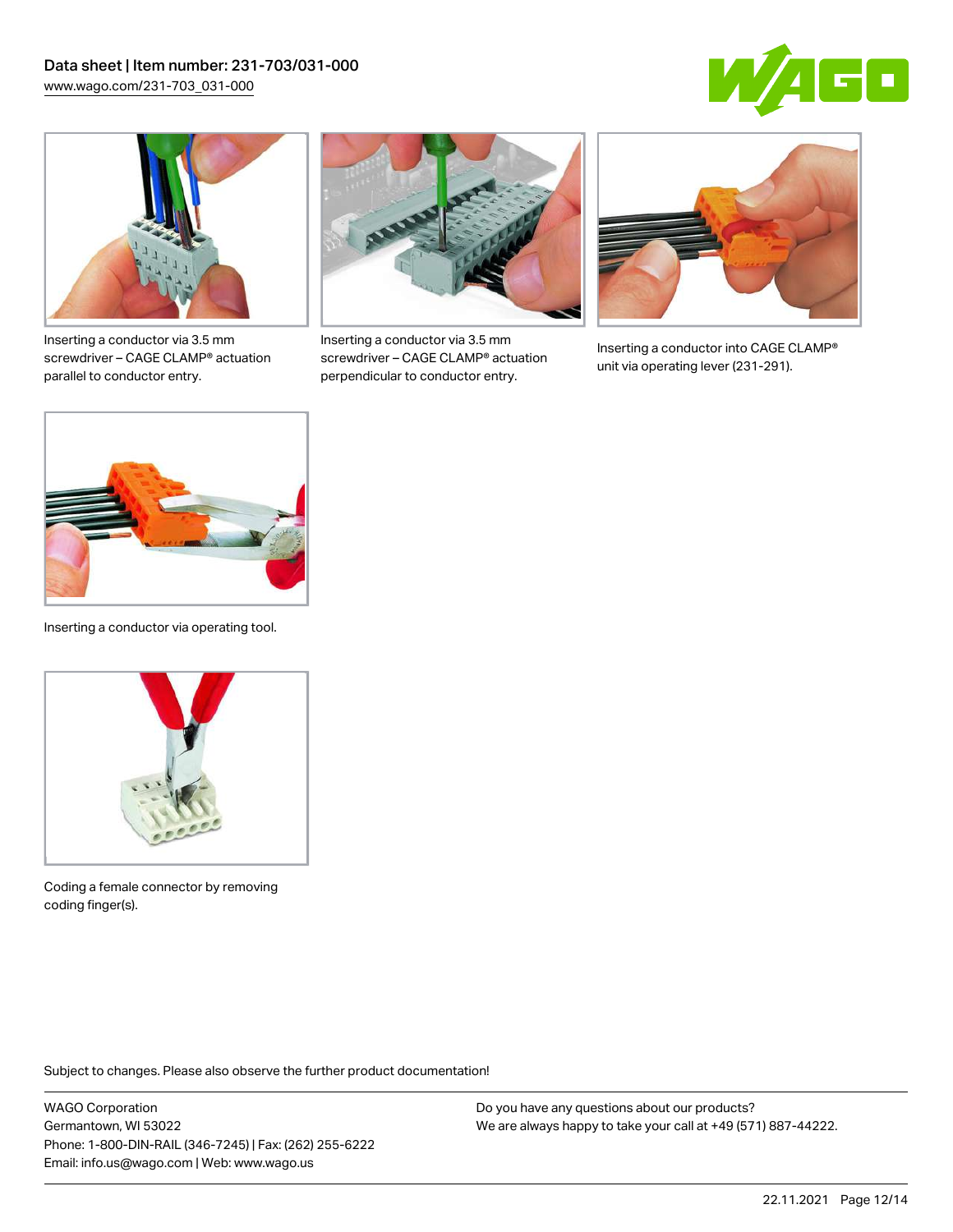



Testing – female connector with CAGE CLAMP®

Integrated test ports for testing perpendicular to conductor entry via 2 or 2.3 mm Ø test plug

Installation



Male connector with strain relief plate



Strain relief housing shown with a male connector equipped with CAGE CLAMP®

Marking

Subject to changes. Please also observe the further product documentation!

WAGO Corporation Germantown, WI 53022 Phone: 1-800-DIN-RAIL (346-7245) | Fax: (262) 255-6222 Email: info.us@wago.com | Web: www.wago.us